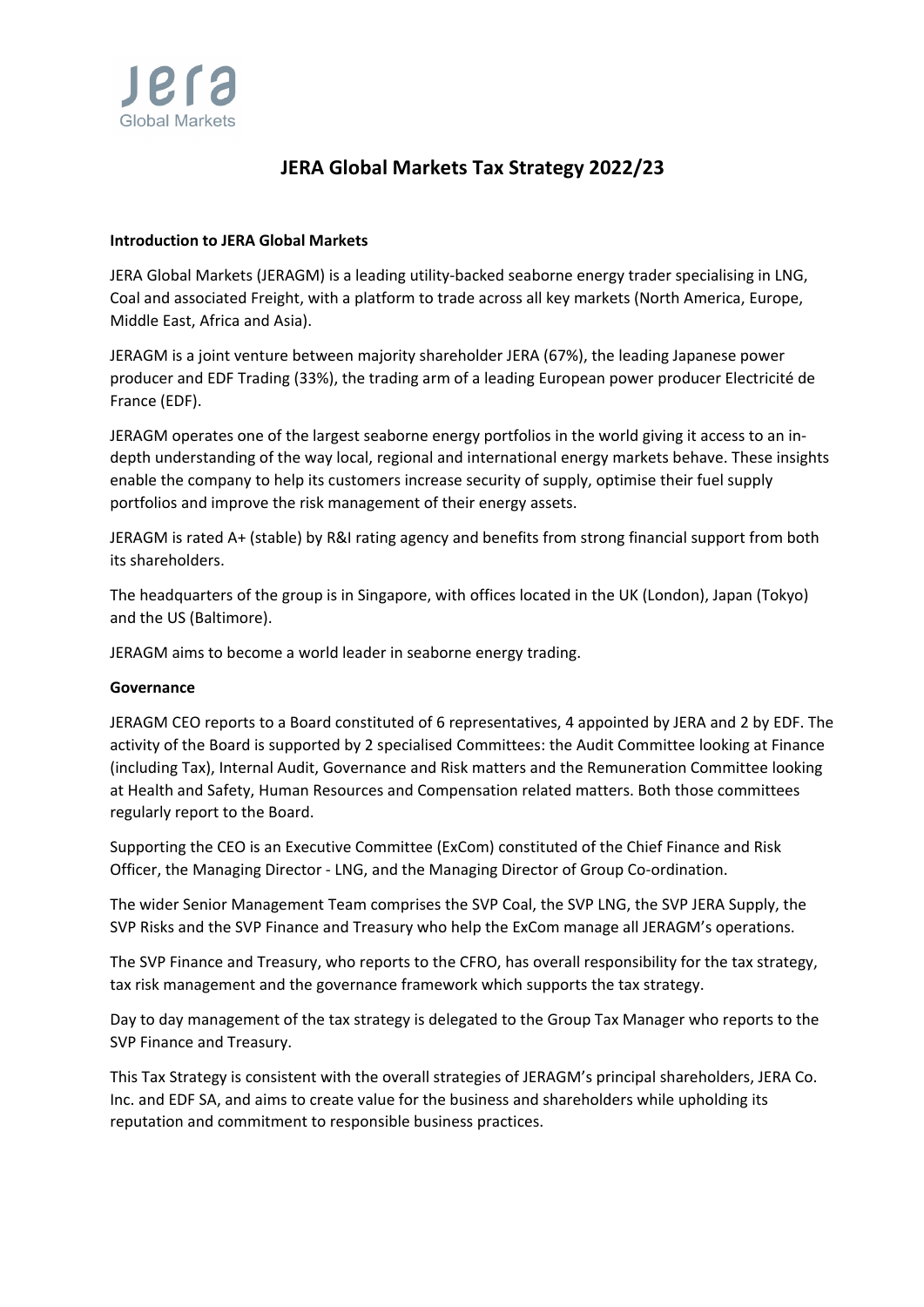

## **Commitment to tax compliance**

The JERAGM Group seeks to comply with its tax, filing and payment obligations globally.

We aim to act with integrity and transparency in all tax matters with a commitment to full compliance with all tax legislation and full disclosure to tax authorities in the jurisdictions in which we operate.

#### **Risk management**

JERAGM benefits from a tried and tested Risk Control and Management framework.

Our Risk Control framework hinges around 5 core components:

- 1- Oversight of the organisation's risk management approach, policies and systems through the Board, Audit and Remuneration Committees.
- 2- Core policies that set a comprehensive framework for doing business at JERAGM.

- 3- JERAGM departments use a suite of risk controls to manage, monitor and report risks/ breaches on a daily basis
- 
- 4- Several internal committees are in place to coordinate and support risk management activities, to consider identified breaches, to review projects and counterparts and to take corrective actions when needed.
- 5- External auditors / consultants provide an independent assurance over risks and controls activities at least once a year

Regular risk controls are performed by each department in line with the policies and procedures in place. Roughly 30 controls are performed at the end of each day to ensure operational processes have been properly followed.

Responsibilities for operating and monitoring risk management and internal control activities are clearly documented and communicated across the company. Education and training to ensure an appropriate awareness of roles, responsibilities and accountabilities are available for employees.

The Audit Committee and Board of Directors regularly evaluate the effectiveness of processes for identifying and managing risks to the achievement of JERAGM objectives and challenge or approve the JERAGM risk profile.

Specifically, regarding identification, assessment and management of Tax risk JERAGM has developed what it believes to be appropriate systems and procedures.